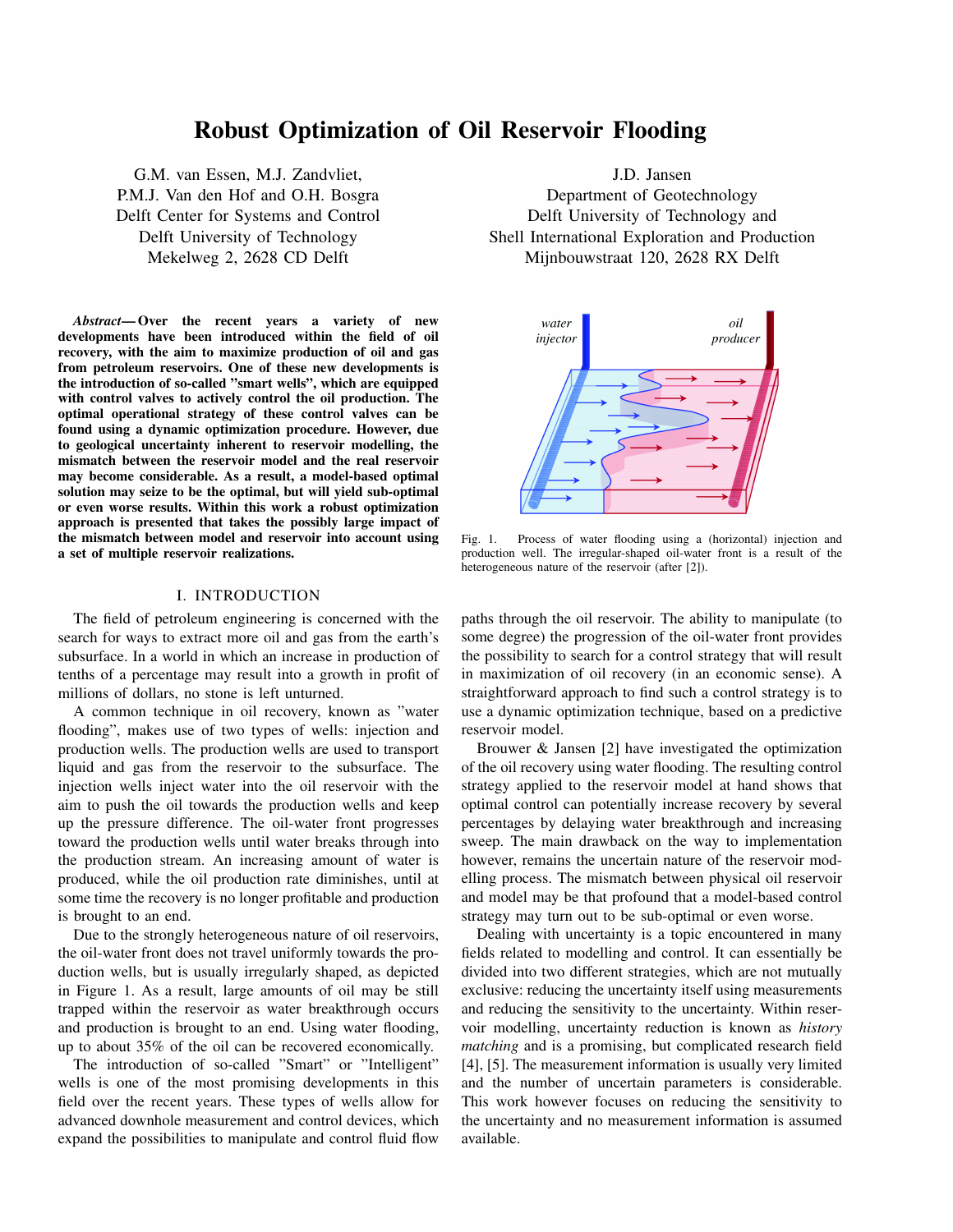The range of techniques available to reduce the effects of uncertain model parameters is quite broad [8], however the characteristics of this particular control problem limit to a large extent their applicability. Any closed-loop solution is ruled out, as no measurement information is assumed available.

Within the field of reservoir engineering, describing subsurface uncertainty is referred to as *geostatistics*. A common approach resulting from geostatistics to determine the effect of modelling uncertainty *a posteriori*, is to create a set of possible realizations of the reservoir model [3], [11]. The finite set of realizations is created in such a way that it gives a discretized approximation of the uncertainty space associated with the modelling process of the real oil reservoir. The impact of uncertainty is determined by applying the same strategy to each of the realizations and evaluating the outcomes.

A suggested approach from within chemical process engineering, to optimization problems which suffer from uncertainty and limited measurement information, is the use of a *robust optimization* technique [9], [13], [7]. In robust optimization, the optimization procedure is carried out over a set of realizations, in this way *actively* accounting for the influence of the uncertainty.

The goal of this paper is to present a robust optimization procedure based on a set of 100 realizations of a 3 dimensional petroleum reservoir, which leads to a control strategy that explicitly accounts for geological uncertainty. A gradient-based optimization procedure is used to obtain a (possibly local) optimal solution in which the gradient information is computed using a forward integration of the system equations and a backward integration of a system of adjoint equations. The 100 realizations are created using a geological training image, which reflects the range of possible geological structures which honor the statistics of the modelling uncertainty. Strebelle [10] reports on designing such a training image, however within this study a different approach is used to obtain realizations from it. The optimization objective adopted within this work is a max-mean objective, which determines the optimal control strategy over the set of realizations in an average sense.

This paper proceeds as follows. In Section II the properties and characteristics of the reservoir model are described. Section III presents the gradient-based optimization procedure adopted within this work. Section IV deals with the way the set of geological scenarios is implemented within the robust optimization routine. The results of this procedure applied to the reservoir model at hand are presented in section V.

## II. RESERVOIR MODELLING

Oil reservoirs consist of porous rock in which the interconnected pores contain the oil (and possibly gas). Usually, a number of injection and production wells  $(10^1 - 10^2)$ are drilled. Reservoir rock has a strongly heterogeneous structure, due to for instance varying pore sizes, faults and channels, which to a great extent affects the flow paths through the reservoir. As a result, the oil-water front does not move uniformly through the reservoir, which is the main reason for early water breakthrough resulting in (prematurely) closing a production well (shut in).

Reservoir simulators use conservation of mass and momentum equations to describe the flow of oil, water or gas through the reservoir rock. Although oil consist of a large number of chemical components with varying properties, in many reservoir modelling cases the Black Oil Model is adopted for simplicity reasons [1]. This model distinguishes between three phases: water (*w*), oil (*o*) and gas (*g*). For further simplification, in the oil reservoirs models used within this work no gas is assumed present, hence reducing the number of phases to two.

The mass balance is expressed as follows:

$$
\nabla (\rho_i u_i) + \frac{\partial}{\partial t} (\phi \rho_i S_i) = 0, \quad i = o, w,
$$
 (1)

where *t* is time,  $\nabla$  the spatial derivative operator,  $\phi$  is the porosity (volume fraction of void space),  $\rho_i$  is the density of the phase  $i$ ,  $u_i$  the superficial velocity and  $S_i$  the saturation, defined as the proportion of the pore space occupied by phase *i*.

Conservation of momentum is governed by the Navier-Stokes equations, but is normally simplified for low velocity flow through porous materials, to be described by the semiempirical Darcy's equation as follows (discarding gravity):

$$
u_i = -k \frac{k_{ri}}{\mu_i} \nabla p_i, \quad i = o, w,
$$
 (2)

where  $p_i$  is the pressure of phase  $i$ ,  $k$  is the absolute permeability,  $k_{ri}$  is the relative permeability and  $\mu_i$  is the viscosity of phase *i*. The permeability *k* is a measure of the resistance a fluid (or gas) experiences flowing through the porous medium. The relative permeability *kri* relates to the additional resistance phase *i* experiences when other phases are present, due to differences in viscosity. As a result, it is a strong non-linear function of the saturation *S<sup>i</sup>* .

Substituting (2) into (1) results into 2 flow equations with 4 unknowns,  $p_o$ ,  $p_w$ ,  $S_o$  and  $S_w$ . Two additional equations are required to complete the system description. The first is the closure equation requiring that the sum of phase saturations must equal 1:

$$
S_o + S_w = 1. \tag{3}
$$

Second, the relation between the individual phase pressures is given by the capillary pressure equation:

$$
p_{cow} = p_o - p_w = f_{cow}(S_w). \tag{4}
$$

Common practice in reservoir simulation is to substitute (3) and (4) into the flow equations, by taking the oil pressure *p<sup>o</sup>* and water saturation  $S_w$  as primary state variables:

$$
\nabla(\lambda_o \nabla p_o) = \frac{\partial}{\partial t} (\phi \rho_o \cdot [1 - S_w]), \tag{5}
$$

$$
\nabla \left( \lambda_w \nabla p_o - \lambda_w \frac{\partial p_{cow}}{\partial S_w} \nabla S_w \right) = \frac{\partial}{\partial t} \left( \phi \rho_w S_w \right), \tag{6}
$$

where  $\lambda_o = \frac{k \cdot k_{ro} \cdot \rho_o}{\mu_o}$  $\frac{d\mathbf{r}_o \cdot \mathbf{\rho}_o}{\mu_o}$  and  $\lambda_w = \frac{k \cdot k_{rw} \cdot \mathbf{\rho}_w}{\mu_w}$  $\frac{w \cdot \rho_w}{\mu_w}$  are the oil and water mobilities. Flow equations (5) and (6) are defined over the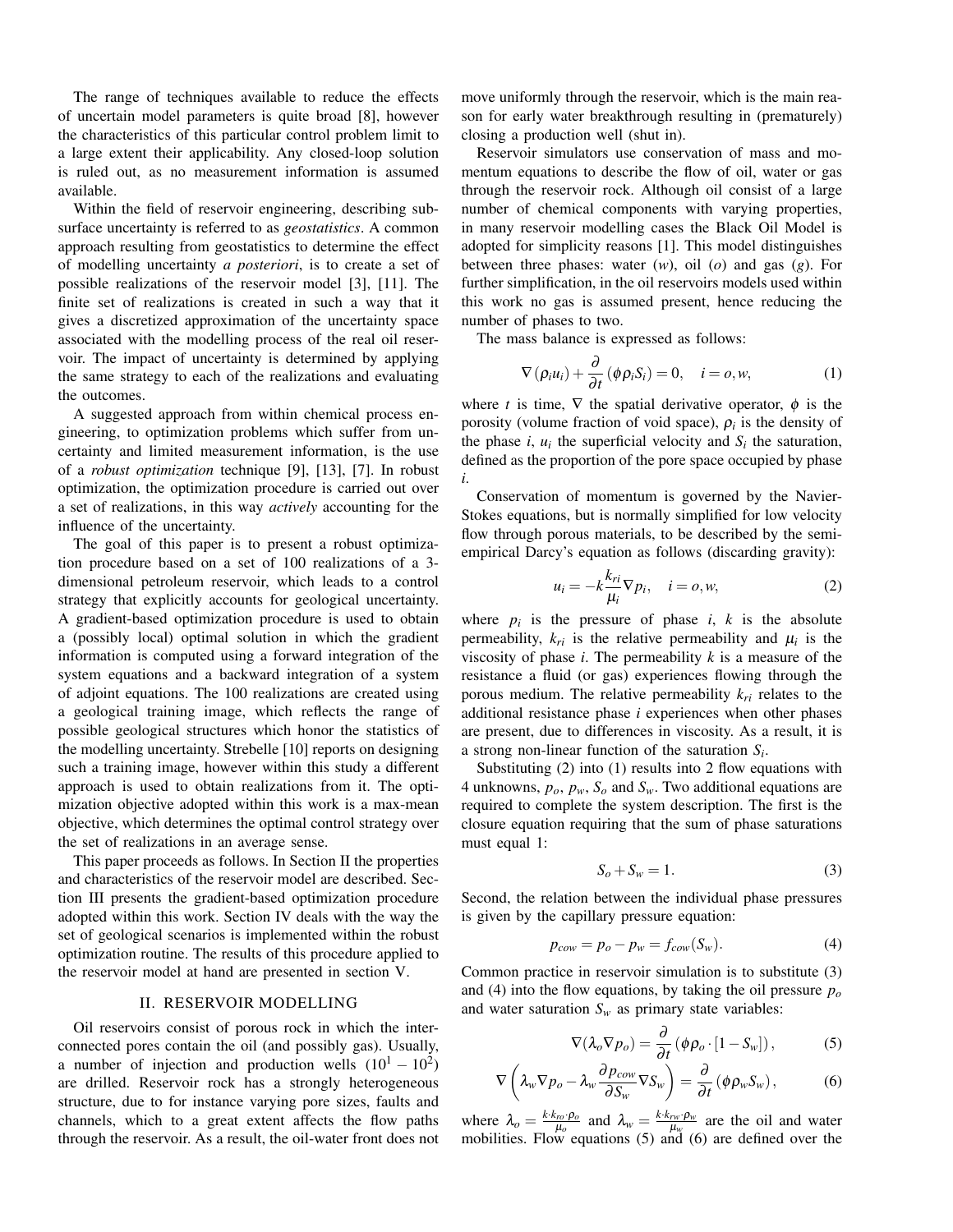entire volume of the reservoir. It is assumed that there is no flow across the boundaries of the reservoir geometry over which (5)-(6) is defined (Neumann boundary conditions).

Due to the complex nature of oil reservoirs, (5)-(6) generally cannot be solved analytically, hence they are evaluated numerically. To this purpose the equations are discretized in space and time, resulting in the following state space form:

$$
V(x_k) \cdot x_{k+1} = T(x_k) \cdot x_k, \tag{7}
$$

where  $k$  is the time index and  $x$  is the state vector containing the oil pressures  $(p_o)$  and water saturations  $(S_w)$  in all grid blocks.

The discretization in space leads to a system built up of a finite number of blocks, referred to as "grid blocks". The geological properties inside each grid block are assumed constant. The strongly heterogeneous nature of the reservoir can be characterized by assigning different property values to each of the grid blocks.

Usually a very large number of grid-blocks is required  $(10^2 - 10^6)$  to adequately describe the fluid dynamics of a real petroleum reservoir. As each grid-block relates to two state variables (or three, depending on whether gas is present), the models used in reservoir simulation are usually very large, which results in very long simulation times.

Almost all dynamic behavior in a petroleum reservoir originates from the wells activities. A well can be introduced to the discretized reservoir model description (7) by adding a source term to each grid block at which a well is located. The model description is extended by adding a source vector *q* comprising of zeros and source terms to (7):

$$
V(x_k) \cdot x_{k+1} = T(x_k) \cdot x_k + q_k, \quad x(0) = x_0,\tag{8}
$$

where  $x<sub>o</sub>$  is a vector containing the initial conditions, which are assumed to be known.

The source terms are usually represented by a so-called well model, which relates the source term to the pressure difference between the well and grid block pressure:

$$
q_k^j = \alpha_k^j \cdot w^j \cdot (p_{bhp,k}^j - p_k^j),\tag{9}
$$

where  $p_{bhp,k}$  is the well's bottom hole pressure, *j* the index of the grid block containing the well and  $p_i^j$  $\frac{J}{k}$  the grid block pressure in which the well is located. The term *w* is a well constant which contains the well's geometric factors and the rock and fluid properties of the reservoir directly around the well. The term  $\alpha_k$  represents the control valve setting at time index *k* and is simply a multiplication factor ranging from 0 to 1.

The most realistic way to control the flow paths trough the reservoir is to manipulate the control valve settings  $\alpha_k$ . However, the adjoint-based optimization procedure used within this work does not support the use of  $\alpha_k$  as input variables. At this point it only allows for a direct manipulation of the source terms in *q<sup>k</sup>* and therefore these are chosen as the manipulated control variables.

To summarize, reservoir models exhibit the following characteristics:

- The reservoir models consist of a large number of state variables, which result in long simulation times.
- Reservoirs contain a number of injection and production wells, which (possibly using a well model) serve as multiple inputs to the reservoir model. Also, in many cases additional measurements are performed within each well, in which case the reservoir models are MIMO.
- The models are strongly non-linear, mainly due to the relative permeabilities *kri*.

The reservoir simulations used within this study are performed using the reservoir simulation software package MoReS, which has been developed by Shell.

# III. OPTIMIZATION ALGORITHM

As mentioned in Section II, the source terms  $q_k$  in (8) serve as input variables to the reservoir model, by which the fluid flow paths can be manipulated. The first step towards finding the optimal injection and production flow rates is determining a quantitative performance measure over a fixed time horizon. Within this work, a performance measure (*J*) of the following kind is used [2]:

$$
J = \sum_{k=1}^{N} \Delta t_k \left[ r_o \cdot q_{o,k} - r_w \cdot q_{w,k} - r_i \cdot q_{i,k} \right],
$$
 (10)

where  $r_o$  is the oil revenue  $\left[\frac{\$}{m^3}\right]$ ,  $r_w$  the water production costs  $\left[\frac{\$}{m^3}\right]$  and  $r_i$  the water injection costs  $\left[\frac{\$}{m^3}\right]$ , which are all assumed constant. The term *N* represents the total number of time steps *k* of a fixed time span and  $\Delta t_k$  the time interval of time step *k* in  $[day]$ . The terms  $q_{o,k}$  represents the total flow rate of produced oil  $\left[\frac{m^3}{day}\right]$ ,  $q_{w,k}$  the total flow rate of produced water  $\left[\frac{m^3}{day}\right]$  and  $q_{i,k}$  the total flow rate of injected water  $\left[\frac{m^3}{day}\right]$ , at time step *k*. They are defined as follows:

$$
q_{o,k} = \sum_{j \in \mathcal{N}_p} \left( 1 - f_{w,k}^j \right) \cdot q_k^j, \tag{11}
$$

$$
q_{w,k} = \sum_{j \in \mathcal{N}_p} f_{w,k}^j \cdot q_k^j, \qquad (12)
$$

$$
q_{i,k} = \sum_{j \in \mathcal{N}_i} q_k^j, \tag{13}
$$

where  $f_w^j$  $w_{w,k}$  is the water fraction at time step *k* and is defined as  $\frac{\lambda_w}{\lambda_w + \lambda_o}$ .  $\mathcal{N}_p$  represents the set of grid block indices in which a production well is located and  $\mathcal{N}_i$  the set of grid block indices in which a injection well is located.

The optimization problem involves finding the optimal injection and production flow rates *q* that maximize the performance measure (10), while honoring the dynamic model description (7). The injection and production rates are subject to inequality constraints as they are bounded by a minimum and maximum rate. Secondly, the reservoir pressure should remain constant, as an increasing reservoir pressure may lead to undesirable ruptures in the reservoir and a decrease of the reservoir pressure below the so-called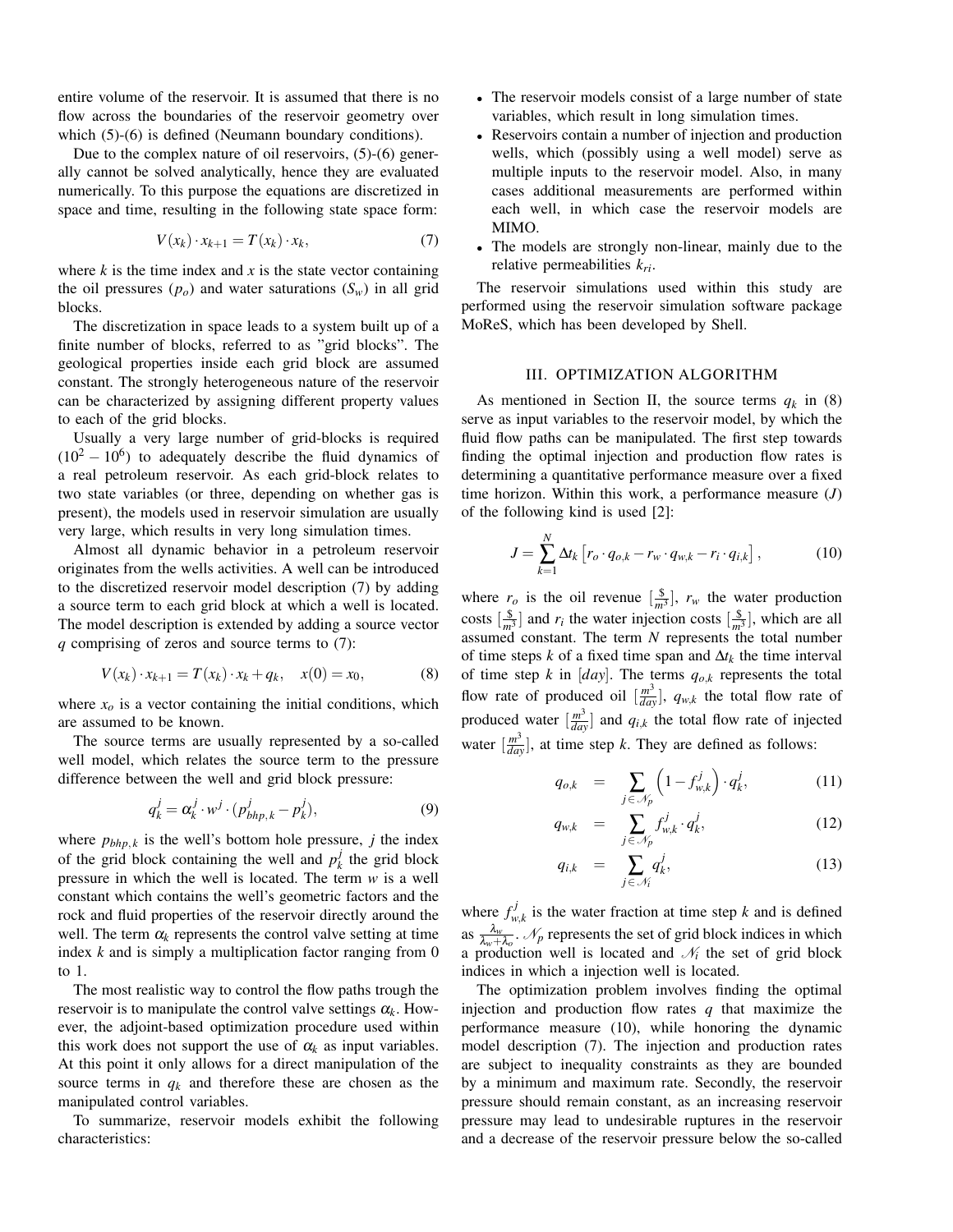bubble-point pressure leads to the formation of gas within the oil, which complicates production. To accomplish this, an additional equality constraint is implemented, stating that the total injection rate must equal the total production rate at each time step. This results in the following mathematical formulation:

$$
\max_{q} J(q) = \max_{q} \sum_{k=1}^{N} L(x_k, q_k), \qquad (14)
$$

s.t. 
$$
x_{k+1} = F(x_k, q_k), \quad x(0) = x_0,
$$
 (15)

$$
q_{min} \le q_k \le q_{max}, \tag{16}
$$

$$
q_{o,k} + q_{w,k} = q_{i,k},\tag{17}
$$

where *F* represents the system equations as described in (8), which are implemented in MoReS. *L* represents the integral part of the performance measure  $J$  and  $x_0$  is a vector containing the initial conditions.

Various approaches to dynamic optimization problems exist, from which four have been considered to be applied to the optimization of the oil recovery: a gradient-based method, a shooting method, a simultaneous method and dynamic programming. The latter two are not able to deal with large-scale systems and are therefore not suitable to handle complex reservoir models. Both a shooting method as a gradient-based method can handle large-scale models. However, a shooting method may experience stability problems in solving the required system of adjoint equations. For this reason, a gradient-based optimization procedure is implemented within this work.

The gradients of the performance measure *J* towards the rates *q*, to be used within the optimization procedure, are obtained using a system of adjoint equations  $\lambda$ . In order to use the adjoint variables to obtain the gradients, the Hamiltonian function *H* needs to be determined. The Hamiltonian function at time step *k*, in which the equality (17) and inequality constraint (16) are discarded, is defined as follows:

$$
H_k = L(x_k, q_k) + \lambda_k^T \cdot F(x_k, q_k), \qquad (18)
$$

where  $\lambda$  is a vector containing the adjoint variables and are obtained by integrating the adjoint equations backward in time after integrating the system equations forward in time:

$$
\lambda_{k+1} = -\left. \frac{\partial L}{\partial x} \right|_{k} - \left. \frac{\partial F}{\partial x} \right|_{k}^{T} \cdot \lambda_{k}, \quad \lambda_{N} = 0. \tag{19}
$$

The state and adjoint variables are subsequently used to obtain the gradients of *H* towards the injection and production rates *q*

$$
\left. \frac{\partial H}{\partial q} \right|_{k} = \left. \frac{\partial L}{\partial q} \right|_{k} + \lambda_{k}^{T} \left. \frac{\partial F}{\partial q} \right|_{k}.
$$
 (20)

Subsequently, the gradients  $\frac{\partial H}{\partial q}$ Lently, the gradients  $\frac{\partial H}{\partial q}\Big|_k$  can easily be reformulated into  $\frac{\partial J}{\partial q}$  $\Big|_k$ :

$$
\left. \frac{\partial J}{\partial q} \right|_{k} = \left. \frac{\partial H}{\partial q} \right|_{k} \cdot \Delta t_{k}.
$$
 (21)

The gradients  $\frac{\partial J}{\partial q}$  $\left|_{k}\right|$  are used in a Steepest Descent algorithm to iteratively converge to the optimal input trajectory:

$$
q_k^{n+1} = q_k^n + \tau \cdot \frac{\partial J}{\partial q}\bigg|_k, \tag{22}
$$

where  $\tau$  is the step size of the algorithm. Within this work, a *fixed* step size is used. A line search to find the direction of the greatest descent will speed up convergence, however as this study is not aimed at improving on convergence speed, a fixed  $\tau$  is used for simplicity reasons.

Using (22), a situation may occur in which the new flow rates  $q_k^{n+1}$  do not obey (17) and (16), as they were discarded in the Hamiltonian function (18). In order to ensure that they comply with the constraints, a feasible search direction  $d_k$  of the gradient vector  $\frac{\partial J}{\partial q}$  $\left| \right|_k$  needs to be determined. As both the equality and inequality constraints are linear, we can simply apply the *gradient projection method* as described in Luenberger (1984), to determine  $d_k$ .

Using  $d_k$ , the Steepest Descent algorithm thus becomes:

$$
q_k^{n+1} = q_k^n + \tau \cdot d_k \tag{23}
$$

Determining the feasible search direction  $d_k$  however does not guarantee that  $q_k^{n+1}$  is feasible, given the fixed step size <sup>τ</sup>. It merely states that a certain <sup>τ</sup> > 0 *exists* for which it is feasible. For this reason, after  $q_k^{n+1}$  is determined, it is subsequently checked for its feasibility. If not the case,  $\tau$  is scaled down until a feasible  $q_k^{n+1}$  is reached.

#### IV. ROBUST OPTIMIZATION

The uncertainty in reservoir modelling results from the limited information on the usually complex geological structure of the real petroleum reservoir. The limited information, obtained from seismic measurements and bottom-hole core samples, allows for a broad range of possible geological structures. In many cases, it is left up to geologists to lift out the structures which most likely resemble the true reservoir, usually based on their experience with similar cases.

The resulting set of most likely geological structures is referred to as geological realizations. The set of realizations is used to perform *a posteriori* estimations on the expected oil recovery. Robust optimization offers a way to actively incorporate the set of realizations within the optimization procedure.

The field of robust optimization covers various ways in which a set of realizations may be used to account for the impact of uncertainty within the optimization procedure [9], [13], [7]. These different approaches are represented by so-called robust optimization objectives. The adopted robust optimization objective within this work is a maxmean objective. It is selected because reservoir engineers in practice often take decisions based on the average value.

The idea behind the max-mean objective is to maximize the average outcomes of the performance measure (10) related to each of the realizations. Basically, this comes down to finding an optimal control input  $q^*$ , which maximizes a new (robust) performance measure.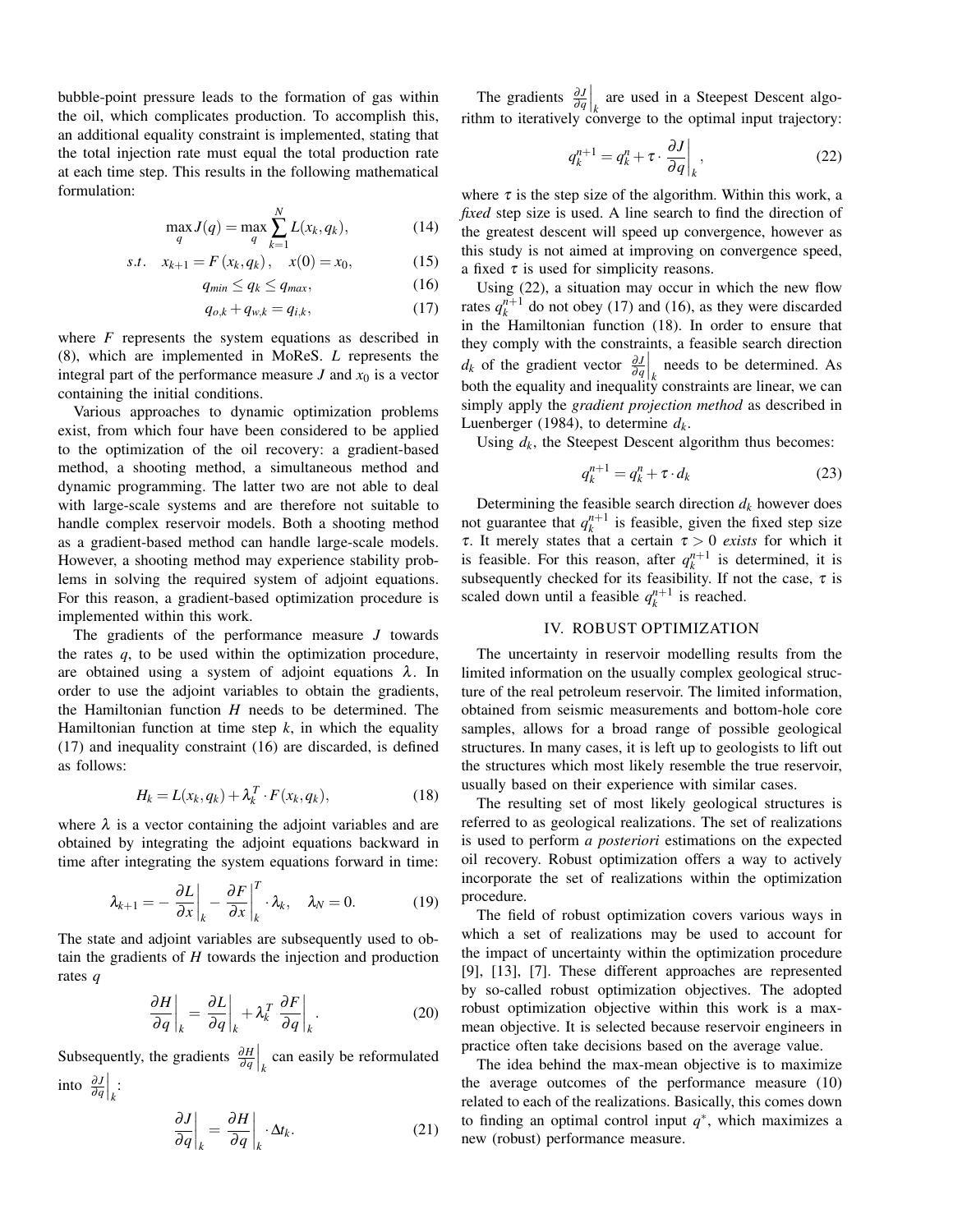$$
\max_{q} \bar{J}(q) = \max_{q} \left( \frac{1}{N_r} \cdot \sum_{r=1}^{N_r} J_r(q) \right), \tag{24}
$$

where  $N_r$  is the total number of realizations within the set. Calculating the "average" performance measure  $\bar{J}$  involves a linear operation, hence the gradients of (24) are calculated using the gradients of each realization:

$$
\frac{\partial \bar{J}}{\partial q}\bigg|_{k} = \frac{1}{N_r} \sum_{r=1}^{N_r} \left. \frac{\partial J_r}{\partial q} \right|_{k}.
$$
 (25)

Equation (25) shows that  $\frac{\partial \bar{J}}{\partial q}$  $\left|_{k}\right|$  is obtained by calculating the gradients of each realization in a sequential manner. It has the advantage that the dimensions of the individual dynamic models remain the same, which is usually bounded by the computational capacity of the computer. However, it does lead to an extended simulation time by a factor *N<sup>r</sup>* .

#### V. EXAMPLE

The robust optimization procedure is implemented on a 3-dimensional oil reservoir model over a time period of 10 years. The reservoir model consists of 18553 grid blocks, as depicted in Figure 2. and has dimensions of  $480 \times 480 \times$ 28 meter. The reservoir model contains eight injection wells and four production wells, placed in such a way that the distance from each injection well to its closest production well remains approximately the same. The minimum rate for each well is chosen equal to 0.02  $\left[\frac{m^3}{day}\right]$ , as setting the rate equal to  $0 \left[\frac{m^3}{day}\right]$  presents numerical problems when solving the system of adjoint equation. The maximum rate for each well is fixed at a rate of 160  $\left[\frac{m^3}{day}\right]$ .

The geological structure, shown in Figure 2., involves a network of meandering channels in which the fluids flows experience less resistance, in other words higher permeability. It is assumed that, based on seismic measurements, the main direction of the channels is known. However, exactly *how* the channels meander through the reservoir is assumed unknown and the main contributor to the geological uncertainty.

Based on the available information a set of 100 realizations is created, representing this type geologic uncertainty.



Fig. 2. Reservoir model containing 8 injection and 4 production wells, showing a meandering network of channels.



Fig. 3. Estimated pdf's resulting from alternative control strategies for oil recovery

Each realization has the same size, spatial characteristics and well locations, but displays an alternative channeling configuration. It is assumed that the realizations have an equal probability of being equal (or close) to the actual reservoir.

The robust optimization procedure is performed using (10), with  $r_o = 126 \left[ \frac{\$}{m^3} \right]$ ,  $r_w = 19 \left[ \frac{\$}{m^3} \right]$  and  $r_i = 6 \left[ \frac{\$}{m^3} \right]$ . The performance of the robust optimization procedure is determined by applying the acquired control strategy to each of the realizations and determining the resulting *J*, using (10). The 100 *J*'s are subsequently used to determine *J* and are also used to estimate a probability density function (pdf), using a normal kernel smoothing function with a bandwidth of  $3 \times 10^5$ [12].

In order to evaluate the performance of the robust optimization procedure, its results are compared to two alternative approaches: a *nominal* optimization approach and a *reactive control* approach. The nominal optimization is based on a single realization, in this case realization number 1. Using the reactive approach, each production well is simply closed (shut in) if production is no longer profitable. With  $r_o = 126 \left[ \frac{\$}{m^3} \right]$  and  $r_w = 19 \left[ \frac{\$}{m^3} \right]$ , this profitability threshold corresponds to a maximum water cut of 87%. The injection flow rates and production flow rates are fixed at 24 and 48  $\frac{m^3}{4m}$ *day* respectively. However, when a production well is shut in, the injection rate of each injection well is proportionally scaled down in order to meet (17). The two alternative control strategies, applied to the set of realizations, lead to 100 *J*'s each, form which two pdf's are estimated.

The three estimated pdf's from the reactive, nominal optimization and robust optimization approach are depicted in Figure 3. The following table shows the minimum, maximum and mean *J* of each of the control strategies.

|                      | reactive | nominal  | max-mean |
|----------------------|----------|----------|----------|
| minimal J            | 40.7 M\$ | 43.4 M\$ | 45.0 M\$ |
| maximal J            | 46,5 M\$ | 49.1 M\$ | 49.4 M\$ |
| average $J(\bar{J})$ | 43.8 M\$ | 46,5 M\$ | 47.8 M\$ |

Table 1. Minimum, maximum and mean *J* of each control strategy.